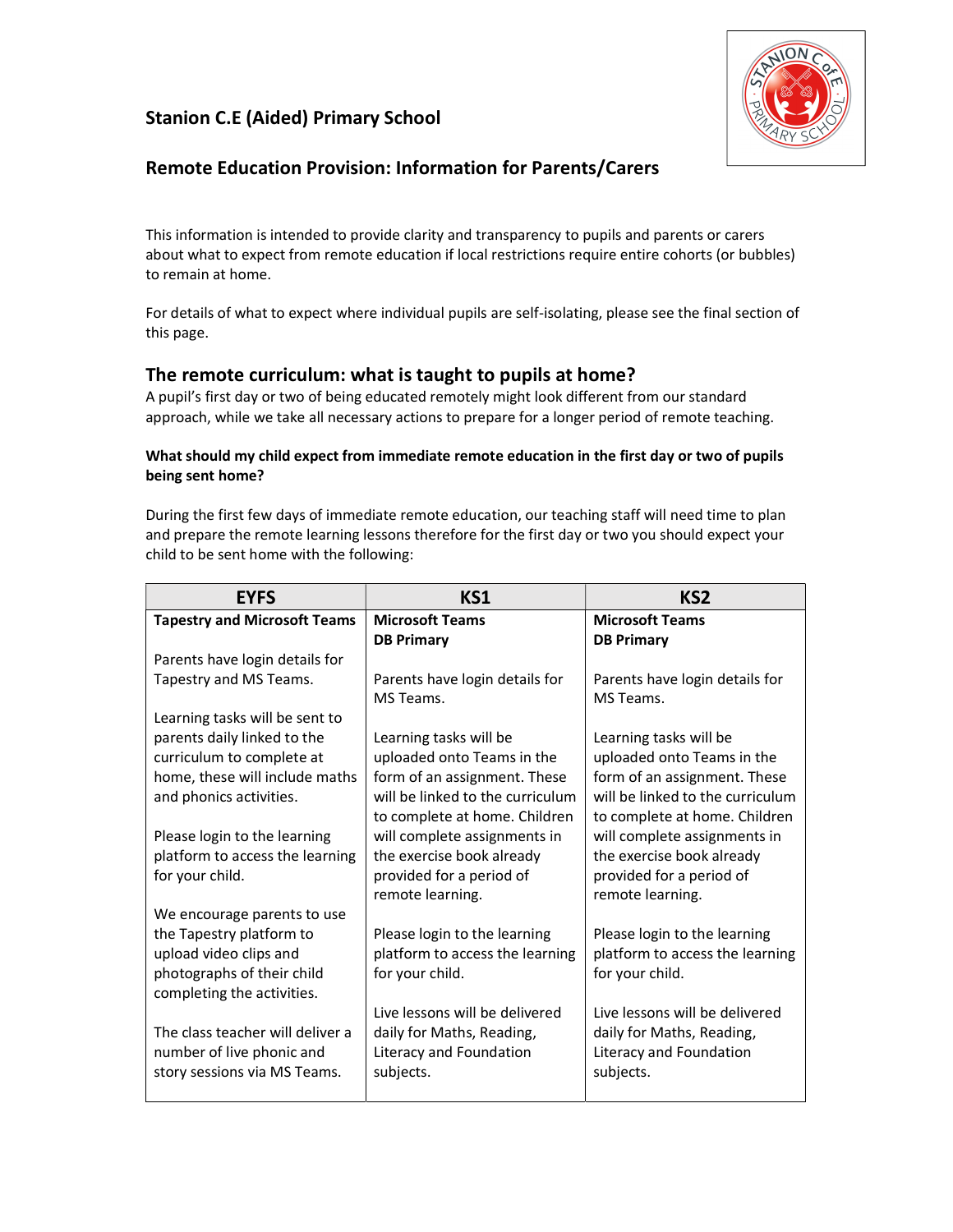### Following the first few days of remote education, will my child be taught broadly the same curriculum as they would if they were in school?

We will teach the same curriculum remotely as we do in school wherever possible and appropriate.

However, we have needed to make some adaptations in some subjects. For example: · Online lesson structures are very different to a traditional lesson, teachers need to balance the screen time, concentration levels and the learning task to create the correct level of engagement for all of their learners in a remote education situation.

· Lessons may be 'live' teaching or use a pre-recorded video lesson or presentation, which the children follow as part of their learning.

· Part of an assignment or lesson may require some independent learning time or children may be asked to find their learning tasks on learning platforms.

## Remote teaching and study time each day

### How long can I expect work set by the school to take my child each day?

We expect that remote education (including remote teaching and independent work) will take pupils broadly the following number of hours each day: Primary school-aged pupils are expected to work remotely at home for the minimum of 3 hours in Key Stage 1, with less for younger children in Reception and increasing to 4 hours over Key Stage 2. This expectation has been set by the DfE.

We will be monitoring children's engagement with remote learning and the school will contact you if your child is not accessing the lessons on the learning platforms. Mrs Early or Mrs Mahon will call if there is a lack of assignments being submitted or there is a persistent absence from daily live meetings to see what the school can do to help. If this continues then a member of the Senior Leadership Team will contact you to discuss the matter further and offer support.

## Accessing remote education

### How will my child access any online remote education you are providing?

The children will have login/password details for the learning platforms listed below. If you have not received this information, please contact the school office.

| <b>EYFS</b>                                                                       | KS1                    | KS <sub>2</sub>     |
|-----------------------------------------------------------------------------------|------------------------|---------------------|
| Tapestry                                                                          | <b>Microsoft Teams</b> | Microsoft Teams     |
| <b>Microsoft Teams</b>                                                            | <b>DB Primary</b>      | <b>DB Primary</b>   |
| <b>Reading Eggs</b>                                                               | <b>Numbots</b>         | <b>Numbots</b>      |
| <b>Numbots</b>                                                                    | <b>TT Rockstars</b>    | <b>TT Rockstars</b> |
| Parents to collect works<br>packs weekly including;<br>worksheets, reading books. | <b>Reading Eggs</b>    |                     |

### If my child does not have digital or online access at home, how will you support them to access remote education?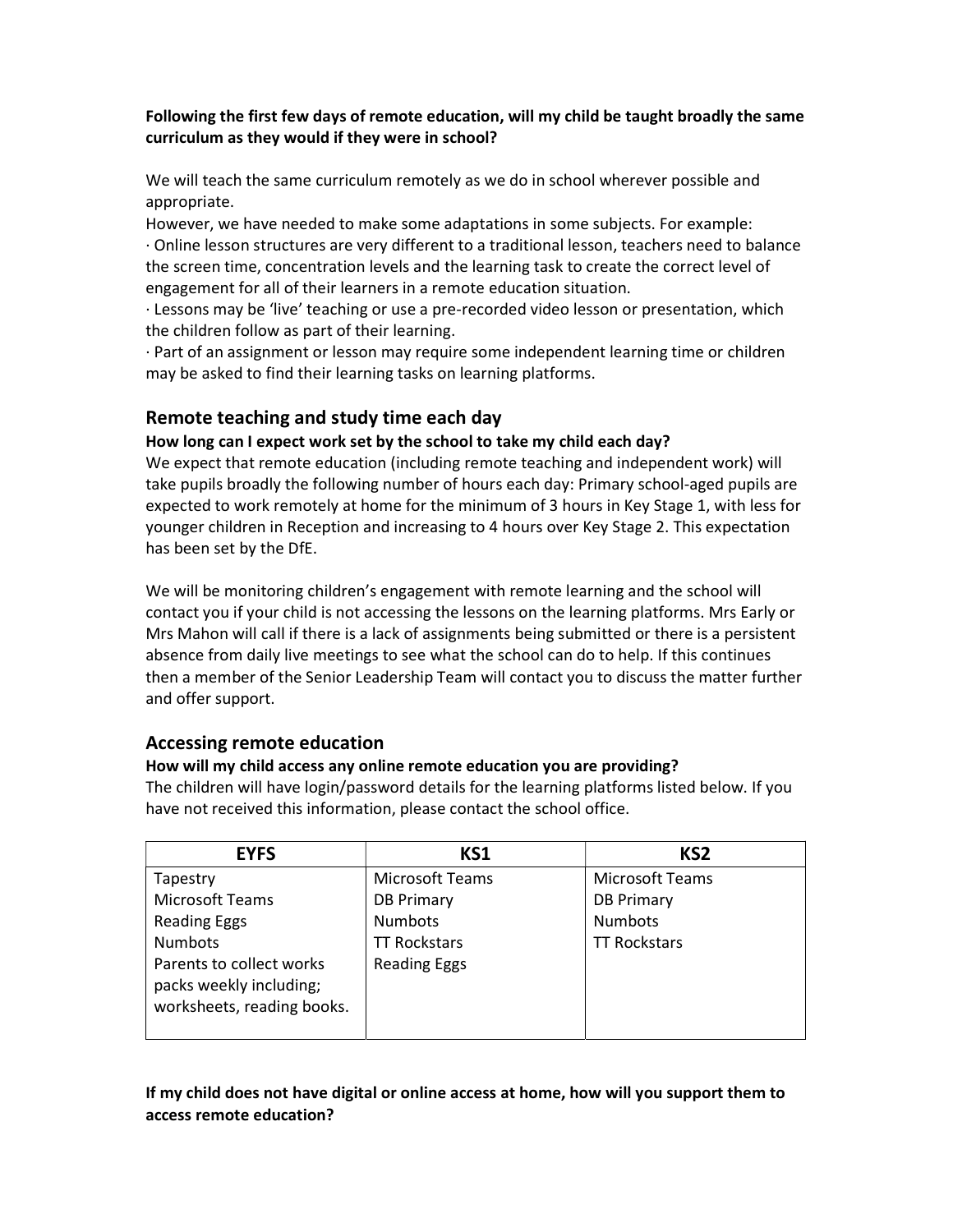We recognise that some pupils may not have suitable online access at home. We take the following approaches to support those pupils to access remote education:

#### How will you issue or lend laptops or tablets to pupils, and where parents or carers can find more information?

You must contact the school office and notify us immediately. We have a limited number of loan devices that can be used for remote learning situations. When you borrow a device, you will be asked to fill in and sign a loan agreement. Once you sign the agreement, you are agreeing to be responsible for a school device. It is the property of the school and therefore loss, theft or damage may be dealt with by outside authorities/agencies (police) in extreme cases. The digital device must be returned to school as soon as your child returns.

How you will issue or lend devices that enable an internet connection (for example, routers or dongles), and where parents or carers can find more information? If you do not have access to an internet connection at home, please contact the school office.

#### How pupils can access any printed materials needed if they do not have online access.

Our aim is that every child has online access in a remote learning situation. If you do not have access, please contact the school office.

Printed materials can be provided but they will not provide the best access to learning for your child as they will miss out on the teacher input. If you need to discuss this further, please speak to your class teacher or a member of staff in the school office.

#### How pupils can submit work to their teachers if they do not have online access

Please contact the school office if you do not have online access. Please be aware that we will contact you if your child is not accessing the learning remotely.

### How will my child be taught remotely?

We use a combination of the following approaches to teach pupils remotely: Some examples of remote teaching approaches:

- Live teaching lessons/pre-recorded teaching (e.g. video/audio recordings made by teachers, Oak National Academy lessons)
- Class novels and story books shared remotely
- Commercially available websites supporting the teaching of specific subjects or areas, including video clips or sequences

#### Engagement and feedback

What are your expectations for my child's engagement and the support that we as parents and carers should provide at home?

#### Roles and Responsibilities (Children)

Maintain your excellent progress at school by:

- Dedicating appropriate time to learning.
- Making sure you understand your teacher's expectations of what you are learning and what you need to produce.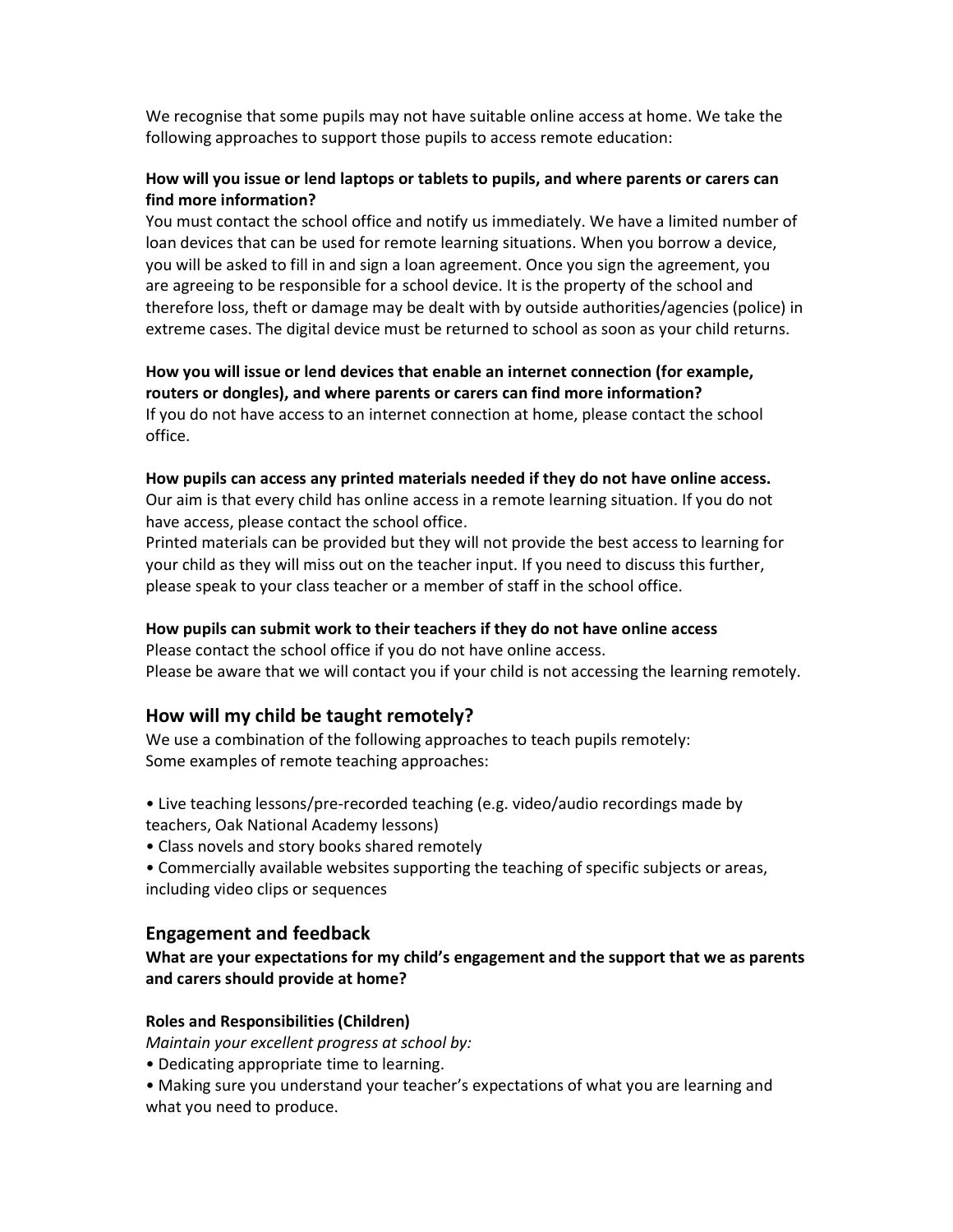• When you are working at home make sure you choose a quiet space free from distractions (such as TV).

• Remember you should still do your own work! Parents/helpers can help but not do the work for you.

- Keep healthy habits and take breaks away from devices between assignments.
- No eating when you are working but you may have a drink at the table.
- Be dressed in your clothes not your pyjamas.
- Be at a table where possible.
- When joining a live chat, put your mic on mute until your teacher asks you a question and keep your camera on.
- In a live chat, use the 'raise your hand' icon if you want to ask a question or say something.
- Only use the learning platform between 7am and 6pm.

• If you have a set of headphones with a mic, wear them to stop distractions when you are learning online.

#### Roles and Responsibilities (Parents)

Support your child/ren in their learning by:

· Consider the age of their child- adjust home learning environment to suit their educational needs.

· Providing an environment conducive to learning (access to technology, safe and quiet space during the daytime).

· Engaging in conversations on posted materials, assignments.

· Respect that teachers will respond in a reasonable time frame but will not be instantly available.

· Monitoring time spent engaging in online and offline learning, including variables like that of preferred learning times (morning, afternoon, evening)

· Support emotional balance by providing ample room and time for reflection, physical activity, conversation, and play.

- · Monitor their access
- · Provide a learning space

· Ensure they fully engage and follow expectation

### How will you check whether my child is engaging with their work and how will I be informed if there

#### are concerns?

The class teacher will run a daily check of children that have been engaged in learning on Microsoft Teams.

They will also be holding their daily meetings and monitoring levels of participation. Other learning platforms (e.g. Numbots, TTRS) also monitor every child's usage, and this will be checked every week by the class teacher.

If your child is not accessing the remote learning a member of staff will contact you. We will do our best to work with you and your child to find the best solution to learning remotely online.

### How will you assess my child's work and progress?

Feedback can take many forms and may not always mean extensive written comments for individual children. For example, whole-class feedback or quizzes marked automatically via digital platforms are also valid and effective methods, amongst many others.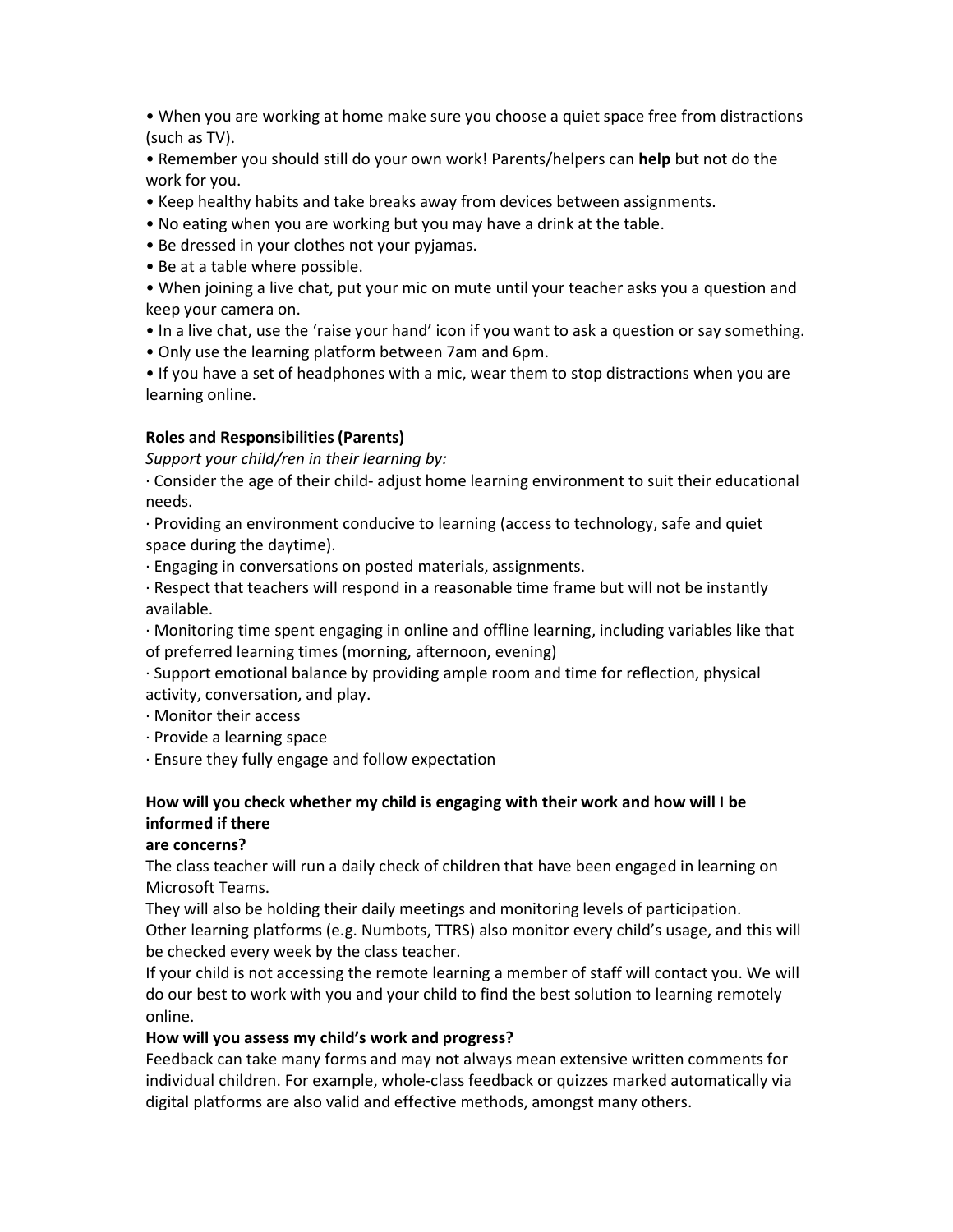| <b>EYFS</b>                | KS1                   | KS <sub>2</sub>       |
|----------------------------|-----------------------|-----------------------|
| <b>Tapestry</b>            | <b>Teams</b>          | <b>Teams</b>          |
| Video message or typed     | Typed message in your | Typed message in your |
| response or photograph and | child's class Team    | child's class Team    |
| a comment                  | Assignments - marked  | Assignments - marked  |
|                            | Audio file            | Audio file            |
|                            | Teacher video clip    | Teacher video clip    |
|                            | Poll                  | Poll                  |
|                            | Quiz                  | Quiz                  |
|                            | Questionnaire         | Questionnaire         |
|                            |                       |                       |

Our approach to feeding back on pupil work could take any of the forms listed below:

Teachers will also be in regular contact with your child throughout the week and therefore may be using verbal feedback on some occasions too.

## Additional support for pupils with particular needs

### How will you work with me to help my child who needs additional support from adults at home to access remote education?

We recognise that some pupils, for example some pupils with special educational needs and disabilities (SEND), may not be able to access remote education without support from adults at home. We acknowledge the difficulties this may place on families, and we will work with parents and carers to support those pupils in the following ways:

· Pupils may be offered a place in school so they can be supported with their learning by school staff during periods of school closure.

· In school, pupils will have access to the following interventions linked to their individualised learning plan – maths, English, phonics, social skills, fine and gross motor, speech and language.

· Class teachers will ensure that pupils are able to access appropriate learning at home.

It is important to be mindful of your child's workload and consider that they may not be able to access all the lesson content in any given day.

## Remote education for self-isolating pupils

Where individual pupils need to self-isolate, but the majority of their peer group remains in school, how remote education is provided will likely differ from the approach for whole groups. This is due to the challenges of teaching pupils both at home and in school.

### If my child is not in school because they are self-isolating, how will their remote education differ from the approaches described above?

| <b>EYFS</b>                 | KS1                                                         | KS <sub>2</sub>           |
|-----------------------------|-------------------------------------------------------------|---------------------------|
| The class teacher will send | Assignments linked to the                                   | Assignments linked to the |
| out daily tasks to be       | curriculum will be set on MS   curriculum will be set on MS |                           |
| completed at home, these    | Teams or DB Primary. Work                                   | Teams or DB Primary. Work |
|                             | may also be sent home in                                    | may also be sent home in  |